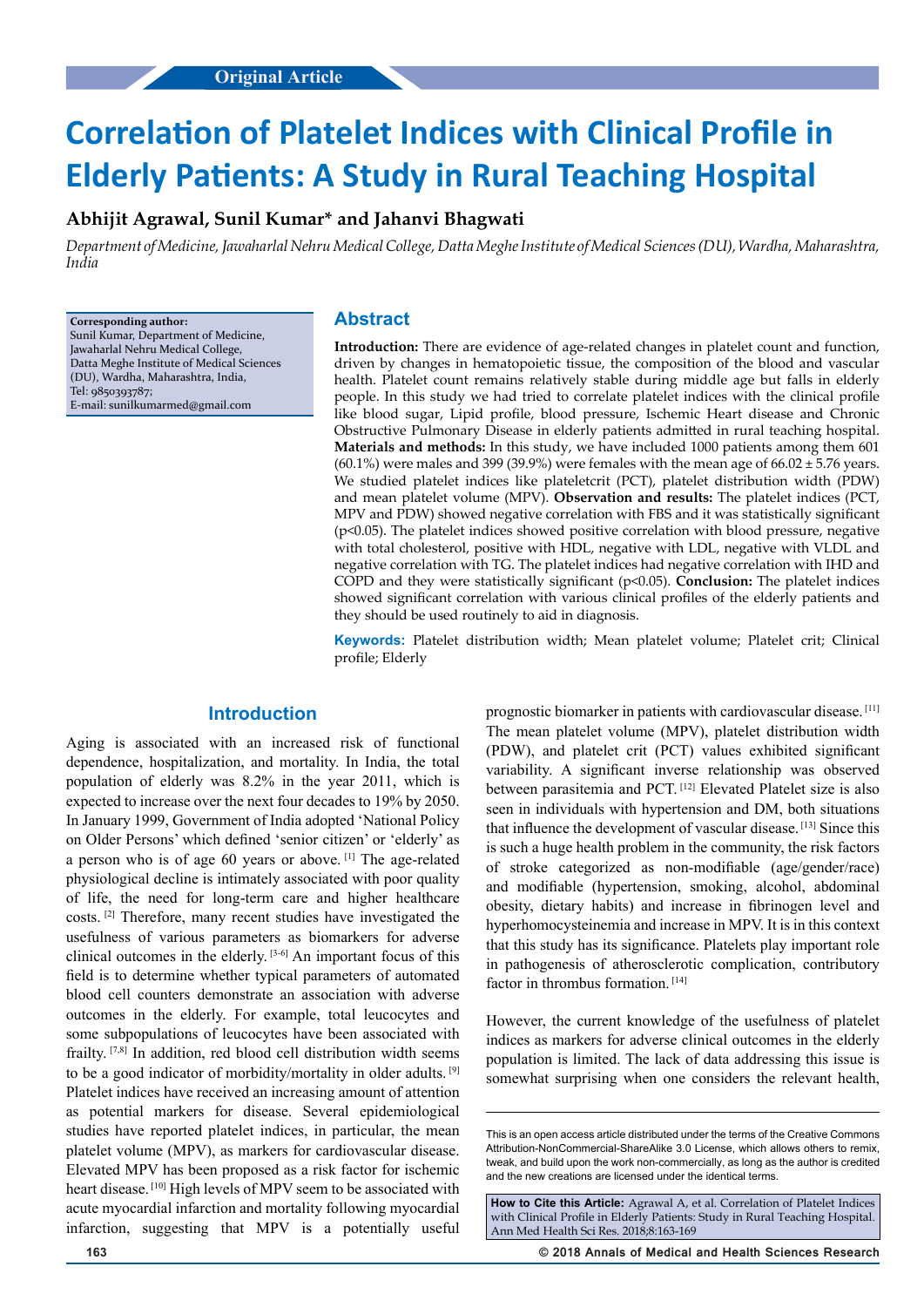social, and economic implications of adverse clinical outcomes of elderly subjects and the need to identify risk factors at a stage of age-related decline that would be amenable to preventive interventions. In addition, the availability of powerful biological markers for clinical profile, hospitalization, and mortality would allow for an assessment of the efficacy of possible interventions. To address this issue, we have the plan to analyze the association of the following platelet indices with clinical profile in elderly subjects: Platelet distribution width (PDW), MPV, and platelet crit.

## **Materials and Methods**

The prospective observational study was carried out from 2015 to 2017 at Acharya Vinoba Bhave Rural Hospital attached with Datta meghe institute of medical sciences (DU) Wardha, in central india. The patients were enrolled for the study after obtaining permission from the institutional ethics committee (Reg No. - DMIMS (DU)/IEC/2015-16/1489).

Recent or current infections, malignant disease, malnutrition, pharmacological interferences (antiplatelet drugs, immunosuppressive drugs, and antineoplastic drugs) were excluded from the study.

#### **Sample size**

The sample size was calculated based on the previous study where the proportion from the previous study was 28.5% and level of significance was 5%. [15] The sample size for our study came out to be 905.66.

$$
N=(za^2/2.p (1-p))/ d^2
$$

Za2 /2=level of significance at 5%=1.96

P=proportion from previous studies=28.5%=0.285

d=desired error of margin=3%=0.03

 $n=(1.96^2 \times 0.285 (1-0.285))/0.052=905.66$ 

The review was done regarding subjects medical and pharmacological history, a physical examination. The disease status of the patient is based on the explicit diagnosis in the patient's medical history. Diseases that were considered in this study are hypertension, chronic obstructive pulmonary disease, ischemic heart disease and type II DM. Each participant's guardian received information about the purpose and objective of the study and signed an informed consent.

A total of 1060 patients were enrolled in the study of which 1000 patients were included, blood investigations were done and past history for the diseases considered for our study was taken. The inclusion is depicted in our flowchart [Figure 1].

#### **Blood collection**

Blood samples were obtained by venipuncture for biochemical analysis. The platelet indices were observed by the counter report from the central lab of the hospital. Following platelet indices were measured using automated hematology analyzer in the same laboratory (mean platelet volume and platelet distribution width and platelet crit).



**Figure 1:** Flow chart showing the selection criteria.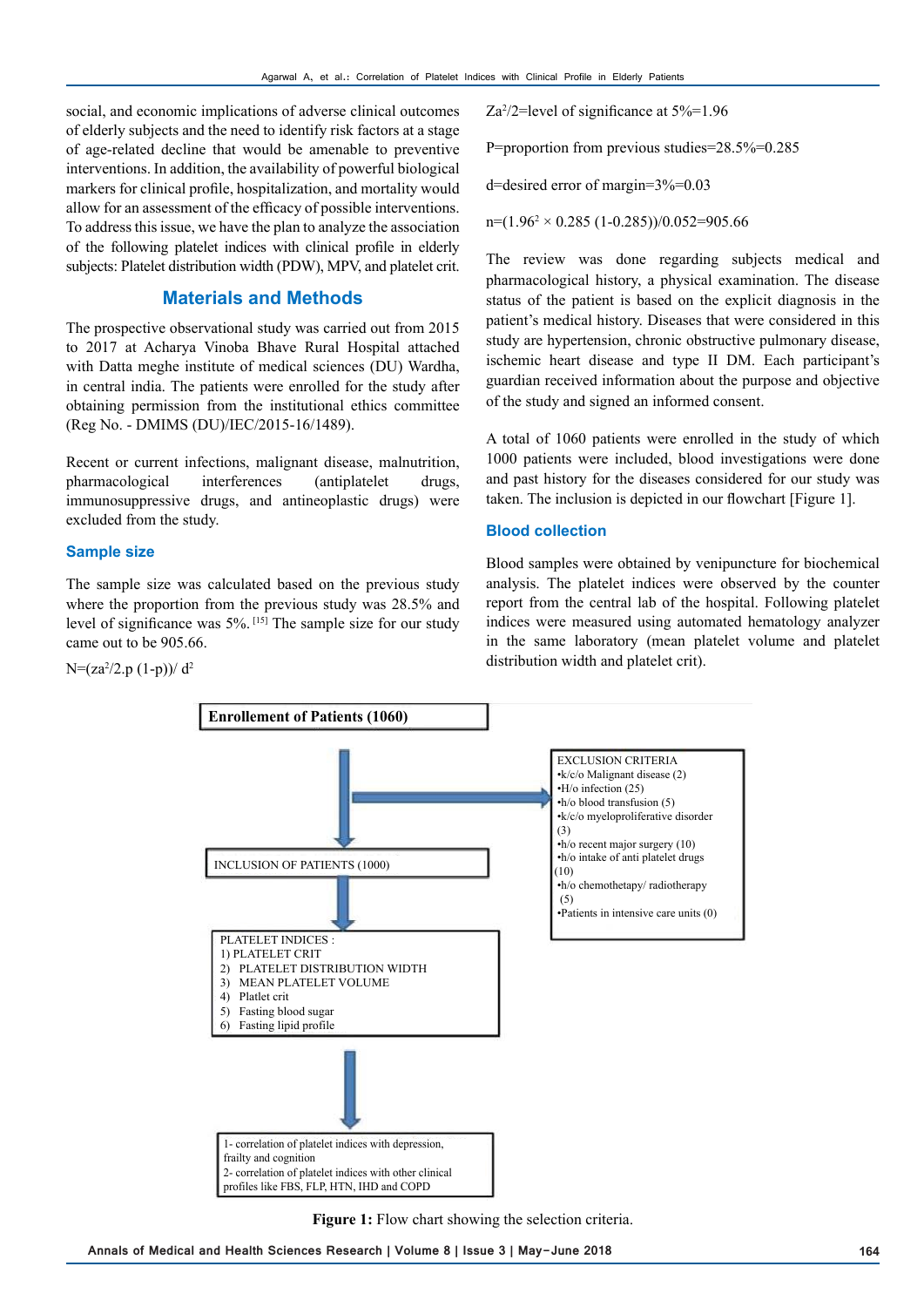#### **Blood sugar measurement**

The blood sugar level was measured by glucose oxidase and glucose peroxidase method. 1000 micro litre of reagent (glucose mono kit) had mixed with 10 microlitres of plasma, which was separated from the blood by centrifugation. Then half an hour after mixing readings was taken by using Robonic Semi Auto Analyzer. A fasting blood sugar sample was taken after 8 hours of overnight fasting. Sugar bulb was used for collection of the sample. The values will be expressed in gm/dl.

#### **Fasting lipid profile measurement**

Blood sample for a fasting lipid profile was collected in plane bulb after 8 hrs. Of fasting, the Randox Daytona analyzer was used to measure lipid profile (Triglyceride, High-density lipoprotein).

Lipid profile (Total cholesterol, HDL, triglycerides) was estimated by using the CODPOD method by Bayers kit. LDL was calculated using the Friedewald formula.

LDL cholesterol=(Total cholesterol – HDL cholesterol – Triglycerides/5)

The samples for fasting blood sugar and lipid profile were taken the early morning after a fasting period of 8 hours. The levels of the individual fraction of the lipid profile were interpreted in accordance with the range in central laboratory of our hospital as follows: Serum cholesterol: 120 – 200 mg/dl, HDL cholesterol: 35- 50 mg/dl, Serum triglycerides: 90 - 150 mg/dl, Serum LDL:  $20 - 40$  mg/dl, Serum VLDL:  $90 - 165$  mg/dl. The diagnosis of ischemic heart disease (IHD) will be done on the basis of history and ECG changes (New onset bundle branch block, Q waves, ST changes like T wave inversions, ST depression, and ST elevation) as per AHA guidelines. [16]

The diagnosis of COPD was done on the basis of history and changes in Chest x-ray PA view like hyperinflation of lung fields, tubular heart, flattening of diaphragm. [17]

#### **Definitions**

- **Plateletcrit:** It is a measure of total platelet mass (0.150 to 0.500%).
- **Mean platelet volume:** It is the average size of platelets (6.0 to 11.0/cu micrometer).
- **Platelet distribution width:** It is the variability in the size of the smallest and the largest platelets (11.0 to 18.0%).

#### **Statistical analysis**

Statistical analysis was done by using descriptive and inferential statistics using Chi-square test, Pearson's correlation coefficient and software used in the analysis were SPSS 20.0 version, GraphPad Prism  $6.0$  version and  $p<0.05$  is considered as the level of significance.

## **Observation and Results**

In this study, we included 1000 patients of whom 601 (60.1%)

were males and 399 (39.9%) were females, mean age was 66.02  $\pm$  5.76 years. We investigated for platelet indices, fasting blood sugar, and fasting lipid profile, blood pressures, ischemic heart disease and COPD in all the patients. The mean platelet crit 0.29  $\pm$  0.17%, mean platelet volume was 9.25  $\pm$  5.70 per  $\mu$ m<sup>3</sup>, and the mean platelet distribution width  $14.18 \pm 5.63\%$ . There were 165 males who were chronic smokers and 107 males who were chronic alcoholics. Mean FBS was  $121.84 \pm 44.29$  gm/dl, the mean total cholesterol was  $85.34 \pm 8.81$  mg/dl, the mean HDL was  $30.65 \pm 3.66$  mg/dl, the mean LDL was  $36.52 \pm 5.76$  mg/dl, the mean VLDL was  $18.16 \pm 3.2$  mg/dl, the mean triglyceride level was  $184.11 \pm 58.10$  mg/dl, mean SBP was  $117.78 \pm 12.79$ mm Hg, the mean DBP was  $67.00 \pm 10.60$  mm Hg. There were 206 patients who were diagnosed as IHD and 245 patients who were diagnosed with COPD. All the baseline characteristics are shown in Table 1.

We compared the platelet indices with fasting blood sugar. The mean value of FBS was 121.84 gm/dl. All the platelet indices (platelet crit, MPV and PDW) showed negative correlation with FBS ( $r=0.109$ ,  $r=0.105$  and  $r=0.128$ ) respectively and it was statistically significant (p=0.001, p=0.0001 and p=0.0001) respectively. Thus the platelet indices decreased significantly with the increasing level of FBS [Table 2].

In our study the platelet indices showed positive correlation with SBP ( $r=0.027$ ,  $r=0.027$  and  $r=0.036$ ) respectively but it was statistically not significant (p<0.05). This correlation is shown in Table 3.

| Table 1: Baseline characteristics |                            |         |
|-----------------------------------|----------------------------|---------|
| Patient (n=1000)                  | Values (mean)              | SD      |
| Age (years)                       | 66.02                      | ± 5.76  |
| Sex: Male<br>Female               | 601 (60.1%)<br>399 (39.9%) |         |
| Platelet count (lac/cu mm):       | 303210                     | ± 21296 |
| Platelet crit (%):                | 0.29                       | ± 0.17  |
| Mean platelet volume $(\mu m^3)$  | 9.25                       | ± 5.70  |
| Platelet distribution width (%):  | 14.18                      | ± 5.63  |
| FBS (gm/dl)                       | 121.84                     | ± 44.29 |
| Total Cholesterol (mg/dl)         | 85.34                      | ± 8.81  |
| HDL (mg/dl)                       | 30.65                      | ± 3.66  |
| LDL (mg/dl)                       | 36.52                      | ± 5.76  |
| VLDL (mg/dl)                      | 18.16                      | ± 3.32  |
| Triglyceride (mg/dl)              | 184.11                     | ± 58.10 |
| SBP (mm hg)                       | 117.78                     | ± 12.79 |
| DBP (mm hq)                       | 67.00                      | ± 10.60 |

| Table 2: Correlation of platelet indices with FBS. |       |                          |      |                          |          |  |  |
|----------------------------------------------------|-------|--------------------------|------|--------------------------|----------|--|--|
| <b>Platelet</b><br>indices                         | Mean  | Std.<br><b>Deviation</b> | N    | Correlation<br><b>'r</b> | p-value  |  |  |
| <b>Platelet Crit</b>                               | 0.29  | 0.17                     | 1000 | $-0.109$                 | 0.001.S  |  |  |
| <b>MPV</b>                                         | 9.25  | 5.70                     | 1000 | $-0.105$                 | 0.001, S |  |  |
| <b>PDW</b>                                         | 14.18 | 5.63                     | 1000 | $-0.128$                 | 0.0001.S |  |  |

| Table 3: Correlation of platelet indices with SBP. |       |                          |      |                 |           |  |  |
|----------------------------------------------------|-------|--------------------------|------|-----------------|-----------|--|--|
| <b>Platelet</b><br>indices                         | Mean  | Std.<br><b>Deviation</b> | N    | Correlation 'r' | p-value   |  |  |
| <b>Platelet Crit</b>                               | 0.29  | 0 17                     | 1000 | 0.027           | 0.401.NS  |  |  |
| <b>MPV</b>                                         | 9 25  | 570                      | 1000 | 0.027           | 0.396.NS  |  |  |
| <b>PDW</b>                                         | 14 18 | 5.63                     | 1000 | 0.036           | 0.258, NS |  |  |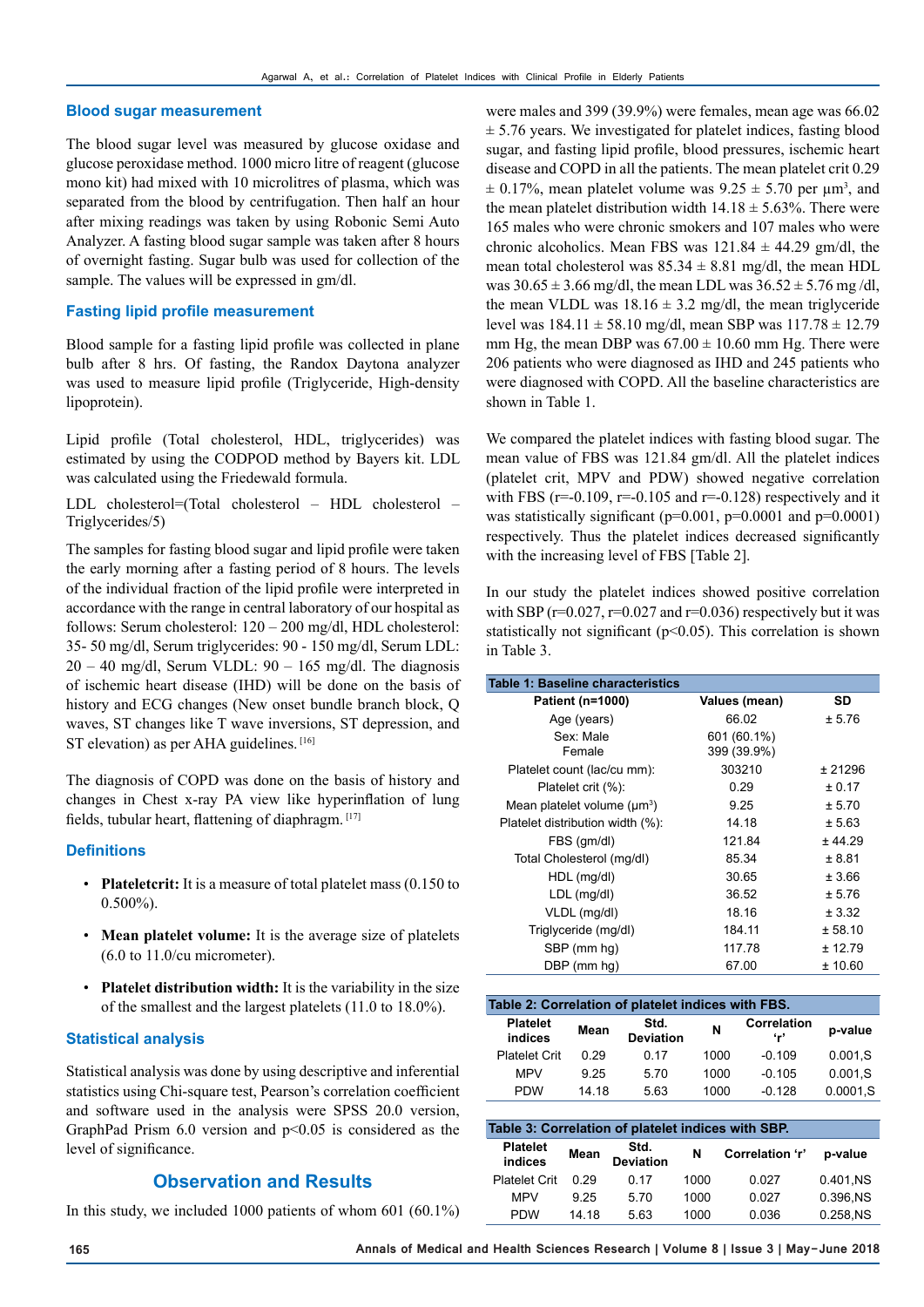The platelet indices showed positive correlation with DBP  $(r=0.090, r=0.059$  and  $r=0.084$ ) respectively, it was statistically significant for platelet indices such as (platelet crit and PDW) as  $p=0.004$  and  $p=0.008$  respectively but not for MPV ( $p=0.064$ ). The correlation is shown in Table 4.

All the platelet indices (platelet crit, MPV and PDW) had negative correlation ( $r=0.007$ ,  $r=0.011$  and  $r=0.022$  respectively) with total cholesterol and they were statistically not significant  $(p=0.825, p=0.717, and p=0.491$  respectively). Thus the platelet indices decreased with the increasing level of TG but it was not significant. The correlation is shown in Table 5.

All the platelet indices had positive correlation  $(r=0.036, r=0.039)$ and r=0.035 respectively) with HDL and they were statistically not significant ( $p=0.251$ ,  $p=.216$  and  $p=0.265$  respectively), the platelet indices increased with the increasing HDL but it was not significant. The correlation is shown in Table 6.

All the platelet indices (platelet crit, MPV and PDW) had negative correlation ( $r=0.026$ ,  $r=0.028$  and  $r=0.041$  respectively) with LDL and they were statistically not significant ( $p=0.408$ ,  $p=.373$ ) and p=0.193 respectively). The platelet indices decreased with the increasing LDL but it was not significant. The correlation is shown in Table 7.

All the platelet indices (platelet crit, MPV and PDW) had negative correlation  $(r=-0.013, r=-0.025$  and  $r=-0.025$ respectively) with VLDL and they were statistically not significant ( $p=0.678$ ,  $p=.434$  and  $p=0.423$  respectively). The platelet indices decreased with the increasing VLDL but it was not significant. The correlation is shown in Table 8.

| Table 4: Correlation of platelet indices with DBP. |       |                          |      |                                  |          |  |  |
|----------------------------------------------------|-------|--------------------------|------|----------------------------------|----------|--|--|
| <b>Platelet</b><br>indices                         | Mean  | Std.<br><b>Deviation</b> | N    | <b>Correlation</b><br><b>'م'</b> | p-value  |  |  |
| <b>Platelet Crit</b>                               | 0.29  | 0.17                     | 1000 | 0.090                            | 0.004.S  |  |  |
| <b>MPV</b>                                         | 9.25  | 5.70                     | 1000 | 0.059                            | 0.064.NS |  |  |
| <b>PDW</b>                                         | 14 18 | 5.63                     | 1000 | 0.084                            | 0.008.S  |  |  |

| Table 5: Correlation of platelet indices with TC. |       |                          |      |                                 |           |  |  |
|---------------------------------------------------|-------|--------------------------|------|---------------------------------|-----------|--|--|
| <b>Platelet</b><br>indices                        | Mean  | Std.<br><b>Deviation</b> | N    | <b>Correlation</b><br><b>پې</b> | p-value   |  |  |
| <b>Platelet Crit</b>                              | 0.29  | 0.179                    | 1000 | $-0.007$                        | 0.825.NS  |  |  |
| <b>MPV</b>                                        | 9 25  | 5.704                    | 1000 | $-0.011$                        | 0.717.NS  |  |  |
| <b>PDW</b>                                        | 14 18 | 5.631                    | 1000 | $-0.022$                        | 0.491, NS |  |  |

| Table 6: Correlation of platelet indices with HDL. |       |                          |      |                    |           |  |  |
|----------------------------------------------------|-------|--------------------------|------|--------------------|-----------|--|--|
| <b>Platelet</b><br>indices                         | Mean  | Std.<br><b>Deviation</b> | N    | Correlation<br>۰,۰ | p-value   |  |  |
| <b>Platelet Crit</b>                               | 0.29  | 0.179                    | 1000 | 0.036              | 0.251, NS |  |  |
| <b>MPV</b>                                         | 9 25  | 5.704                    | 1000 | 0.039              | 0.216.NS  |  |  |
| <b>PDW</b>                                         | 14 18 | 5.631                    | 1000 | 0.035              | 0.265.NS  |  |  |

| Table 7: Correlation of platelet indices with LDL. |       |                          |      |                               |           |  |  |
|----------------------------------------------------|-------|--------------------------|------|-------------------------------|-----------|--|--|
| <b>Platelet</b><br>indices                         | Mean  | Std.<br><b>Deviation</b> | N    | Correlation<br>4 <sub>r</sub> | p-value   |  |  |
| <b>Platelet Crit</b>                               | 0.29  | 0.179                    | 1000 | $-0.026$                      | 0.408.NS  |  |  |
| <b>MPV</b>                                         | 9 25  | 5.704                    | 1000 | $-0.028$                      | 0.373.NS  |  |  |
| <b>PDW</b>                                         | 14.18 | 5.631                    | 1000 | $-0.041$                      | 0.193, NS |  |  |

In our study all the platelet indices (platelet crit, MPV and PDW) had negative correlation  $(r=-0.115, r=-0.109$  and  $r=-0.140$ respectively) with TG and they were statistically significant  $(p=0.0001, p=0.001$  and  $p=0.0001$  respectively). Thus the platelet indices decreased significantly with the increasing level of TG. The correlation is shown in Table 9.

In our study all the platelet indices (platelet crit, MPV and PDW) had negative correlation ( $r=0.725$ ,  $r=0.766$  and  $r=$ 0.731 respectively) with IHD and they were statistically significant ( $p=0.0001$ ,  $p=.0001$  and  $p=0.0001$  respectively). The mean value of Platelet indices were significantly higher for the patients with IHD than that of the patients without IHD (p<0.001). The correlation is shown in Table 10.

In our study all the platelet indices (platelet crit, MPV and PDW) had negative correlation ( $r=0.796$ ,  $r=0.805$  and  $r=$ 0.785 respectively) with COPD and they were statistically significant ( $p=0.0001$ ,  $p=.0001$  and  $p=0.0001$  respectively). All the mean value of the parameters related to Platelet indices were significantly higher for the patients with COPD than that of the patients without COPD ( $p<0.001$ ). The correlation is shown in Table 11.

## **Discussion**

In our study, there was an association of the Platelet indices like platelet distribution width (PDW), MPV, and platelet crit with clinical profile in elderly subjects.

We compared the platelet indices with fasting blood sugar. The mean value of FBS was 121.84 gm/dl. All the platelet indices (platelet crit, MPV and PDW) showed negative correlation

| Table 8: Correlation of platelet indices with VLDL. |       |                          |      |                           |          |  |
|-----------------------------------------------------|-------|--------------------------|------|---------------------------|----------|--|
| <b>Platelet</b><br>indices                          | Mean  | Std.<br><b>Deviation</b> | N    | <b>Correlation</b><br>۰,۰ | p-value  |  |
| <b>Platelet Crit</b>                                | 0.29  | 0.17                     | 1000 | $-0.013$                  | 0.678.NS |  |
| <b>MPV</b>                                          | 9.25  | 5.70                     | 1000 | $-0.025$                  | 0.434.NS |  |
| <b>PDW</b>                                          | 14.18 | 5.63                     | 1000 | $-0.025$                  | 0.423.NS |  |

| Table 9: Correlation of platelet indices with TG. |       |                          |      |                             |              |  |  |
|---------------------------------------------------|-------|--------------------------|------|-----------------------------|--------------|--|--|
| <b>Platelet</b><br>indices                        | Mean  | Std.<br><b>Deviation</b> | N    | Correlation<br>$\mathbf{r}$ | p-value      |  |  |
| <b>Platelet Crit</b>                              | 0.29  | 0.17                     | 1000 | $-0.115$                    | 0.0001.S     |  |  |
| <b>MPV</b>                                        | 9.25  | 5.70                     | 1000 | $-0.109$                    | 0.001.S      |  |  |
| <b>PDW</b>                                        | 14 18 | 5.63                     | 1000 | $-0.140$                    | $0.0001$ , S |  |  |

| Table 10: Correlation of platelet indices with IHD. |       |                          |      |                    |          |  |  |
|-----------------------------------------------------|-------|--------------------------|------|--------------------|----------|--|--|
| <b>Platelet</b><br>indices                          | Mean  | Std.<br><b>Deviation</b> | N    | Correlation<br>'ο' | p-value  |  |  |
| <b>Platelet Crit</b>                                | 0.29  | 0.17                     | 1000 | $-0.725$           | 0.0001.S |  |  |
| <b>MPV</b>                                          | 9.25  | 5.70                     | 1000 | $-0.766$           | 0.0001.S |  |  |
| <b>PDW</b>                                          | 14 18 | 5.63                     | 1000 | $-0.731$           | 0.0001.S |  |  |

| Table 11: Correlation of platelet indices with COPD. |       |                          |      |                           |           |  |  |
|------------------------------------------------------|-------|--------------------------|------|---------------------------|-----------|--|--|
| <b>Platelet</b><br>indices                           | Mean  | Std.<br><b>Deviation</b> | N    | <b>Correlation</b><br>'ο' | p-value   |  |  |
| <b>Platelet Crit</b>                                 | 0.29  | 0 17                     | 1000 | $-0.796$                  | 0.0001.S  |  |  |
| <b>MPV</b>                                           | 9.25  | 5.70                     | 1000 | $-0.805$                  | 0.0001.S  |  |  |
| <b>PDW</b>                                           | 14 18 | 5.63                     | 1000 | $-0.785$                  | 0.0001, S |  |  |

**Annals of Medical and Health Sciences Research | Volume 8 | Issue 3 | May-June 2018 166**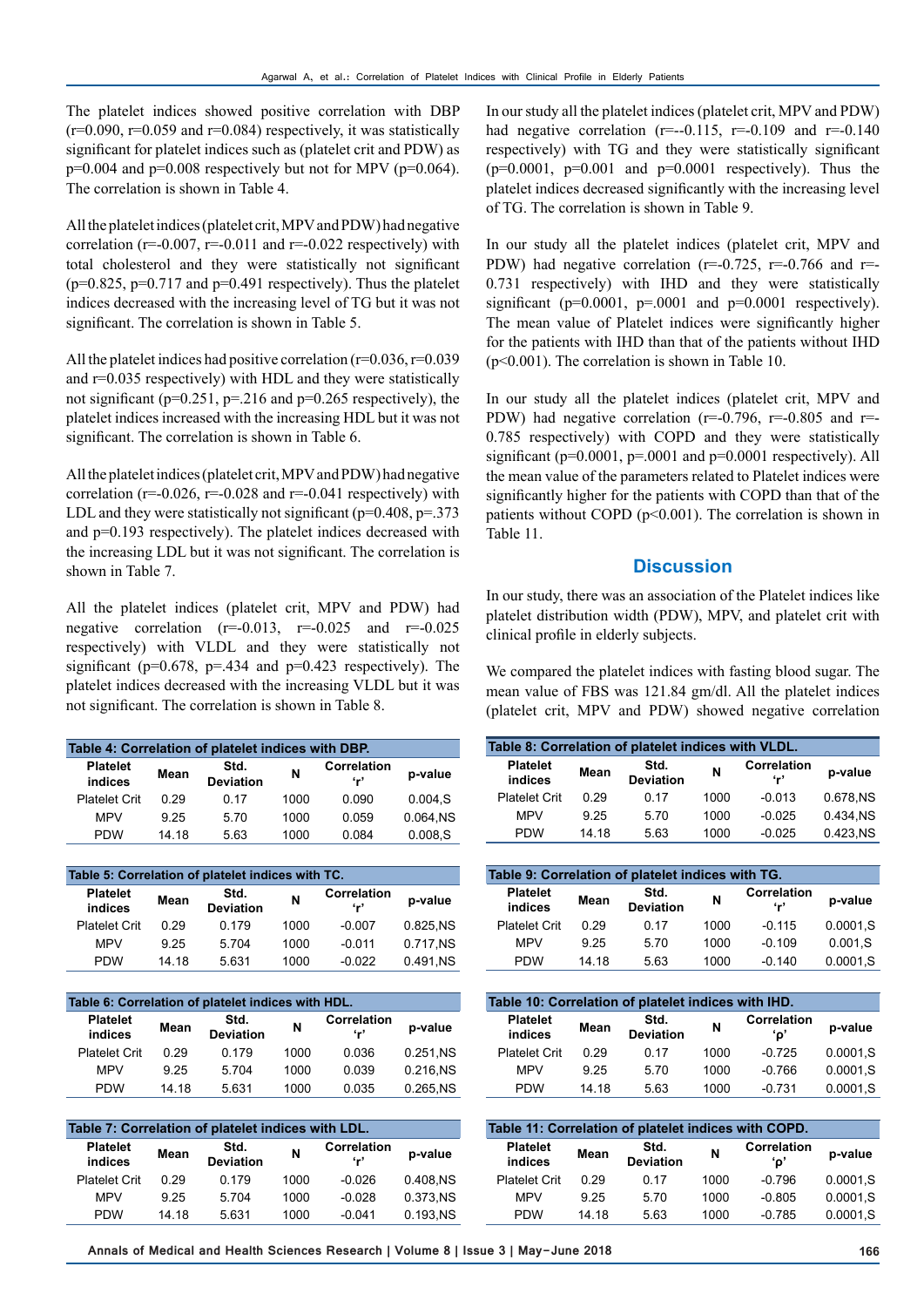with FBS.  $(r=-0.109, r=-0.105, and r=-0.128)$  respectively and it was statistically significant  $(p=0.001, p=0.0001, q=0.0001)$ p=0.0001) respectively. In a study by Zuberi B F et al. [18] the difference of MPV among the non-DM and DM groups was significant with p-value of 0.0001 and 95% CI of -1.03 and -0.38. The difference between the non-DM and IFG group was significant with p-value of 0.03 and 95% CI of -0.67 and -0.02. The difference in MPV was significant between IFG and DM groups with p-value of 0.26 and 95% CI of -0.68 and -0.03. In a study by Farah Jabeen et al. [19] the positive association between glycemic control determinant (FBG and HbAIc) and platelet indices indicate the clinical usefulness of HbA1c level and platelet indices hence surrogate markers in early detection of diabetic complications. Masanori Shimodaira et al. [20] showed MPV of the pre-diabetic group was higher than in other groups. MPV was independently and positively associated with FPG, in pre-diabetic subjects and also in normal FPG subjects  $(\beta=0.020)$ and  $\beta$ =0.006, respectively).

In our study the platelet indices (platelet crit, MPV and PDW) showed positive correlation with SBP  $(r=0.027, r=0.027,$  and r=0.036) respectively but it was statistically not significant ( $p$ <0.05). In a study by Xia Cao et al. <sup>[21]</sup> it showed that MPV is associated with prehypertension. After controlling for the main potential confounders (age, sex, and BMI), and for other potentially relevant variables (smoking and serum cholesterol), high levels of MPV were associated with greater odds of pre hypertension.

In our study the platelet indices (platelet crit, MPV and PDW) showed positive correlation with DBP ( $r=0.090$ ,  $r=0.059$  and r=0.084) respectively, it was statistically significant for all platelet indices (platelet crit and PDW) as p=0.004 and p=0.008 respectively but not for MPV (p=0.064).

In a study Kun Yang, et al. [22] MPV was negatively associated with DBP in male, PDW had a negative association with SBP. PLT was associated with male's DBP.

All the platelet indices (platelet crit, MPV and PDW) had negative correlation ( $r=-0.007$ ,  $r=-0.011$  and  $r=-0.022$  respectively) with total cholesterol and they were statistically not significant  $(p=0.632, p=0.825, p=.717, and p=0.491$  respectively).

Contrasting results were found in a study Y.-L. Chang et al.  $[23]$  in which patients with higher platelet count had higher TC values ( $210 \pm 40$  mg/dl) while patients with lower platelet count showed lower TC values (193.9  $\pm$  37.5 mg/dl). The study had no data for other platelet indices that we have examined like PCT, PDW, and MPV.

In our study all the platelet indices (platelet crit, MPV and PDW) had positive correlation ( $r=0.036$ ,  $r=0.039$  and  $r=0.035$ respectively) with HDL and they were statistically not significant  $(p=0.251, p=.216$  and  $p=0.265$  respectively). Contrasting results were found in a study Y.-L. Chang et al. [23] which showed patients with higher platelet count had higher HDL values (46.6  $\pm$  015.3 mg/dl) and patients with lower platelet count showed lower HDL values  $(45.4 \pm 12.8 \text{ mg}/\text{dl})$ .

In our study all the platelet indices (platelet crit, MPV and PDW) had negative correlation ( $r=0.026$ ,  $r=0.028$  and  $r=0.041$ respectively) with LDL and they were statistically not significant  $(p=0.408, p=.373$  and  $p=0.193$  respectively). Contrasting results were found in a study Y.-L. Chang et al. [23] which revealed patients with higher platelet count had higher LDL values  $(137.8 \pm 35.7 \text{ mg/dl})$  and patients with lower platelet count showed lower LDL values ( $127 \pm 33.2$  mg/dl). In our study all the platelet indices (platelet crit, MPV and PDW) had negative correlation ( $r=0.013$ ,  $r=0.025$  and  $r=0.025$  respectively) with VLDL and they were statistically not significant (p=0.678, p=.434 and p=0.423 respectively). In our study, however, there was a negative correlation of VLDL with platelet indices and it was statistically not significant (p>0.05). In our study all the platelet indices (platelet crit, MPV and PDW) had negative correlation ( $r=-0.115$ ,  $r=-0.109$  and  $r=-0.140$  respectively) with TG and they were statistically significant (p=0.0001, p=0.001 and p=0.0001 respectively).

In our study all the platelet indices (platelet crit, MPV and PDW) had negative correlation ( $r=0.725$ ,  $r=0.766$  and  $r=0.731$ respectively) with IHD and they were statistically significant  $(p=0.0001, p=.0001$  and  $p=0.0001$  respectively).

In a study by Sravan K Reddy et al. [24] which showed significantly higher MPV in patients with STEMI (10.2  $\pm$  2.8) as compared to controls  $(8.5 \pm 6.9)$ . PDW was also significantly higher in cases compared to controls  $(p<0.05)$ . This difference could be due to the patient's age group which was above 60 years in our study and also as in Sravan K Reddy et al. the enrolled patients were on an antiplatelet drug which could have altered the platelet indices whereas in our study we had excluded those individuals who were on antiplatelet drugs. Lippi G et al. [25] showed analysis of MPV values in 2304 adult patients admitted for provisional diagnosis of Acute Coronary Syndrome. They found all those patients, having cardiac troponin T levels of 0.03 ng/mL or greater and ischemic electrocardiographic changes, had higher MPV values than non-ACS patients who had normal cardiac troponin T levels.

In our study all the platelet indices (plateletcrit, MPV and PDW) had negative correlation ( $r=0.796$ ,  $r=0.805$  and  $r=0.785$ respectively) with COPD and they were statistically significant  $(p=0.0001, p=0.0001$  and  $p=0.0001$  respectively). In a study by Sevinc S. Ulasli et al. [26] they included 47 patients with COPD and showed MPV values were  $9.3 \pm 1.4$  and  $8.6 \pm 1.0$  fl during stable period and during acute exacerbation, respectively. The MPV values were significantly lower in patients during acute exacerbation than in those during the stable period of COPD and in control subjects (both, P<0.001). The results suggest that assessment of MPV in COPD exacerbation may indicate systemic inflammation. The results were similar to that in our study. In a study by Makhlouf et al. <sup>[27]</sup> different result was seen compared to our study. Mean Platelet volume (MPV), Platelet distribution width (PDW), Platelet crit (PCT) were significantly higher in COPD patients. There was no significant difference in the various laboratory data among different stages of COPD (P >0.05). In COPD patients, MPV was a significantly positively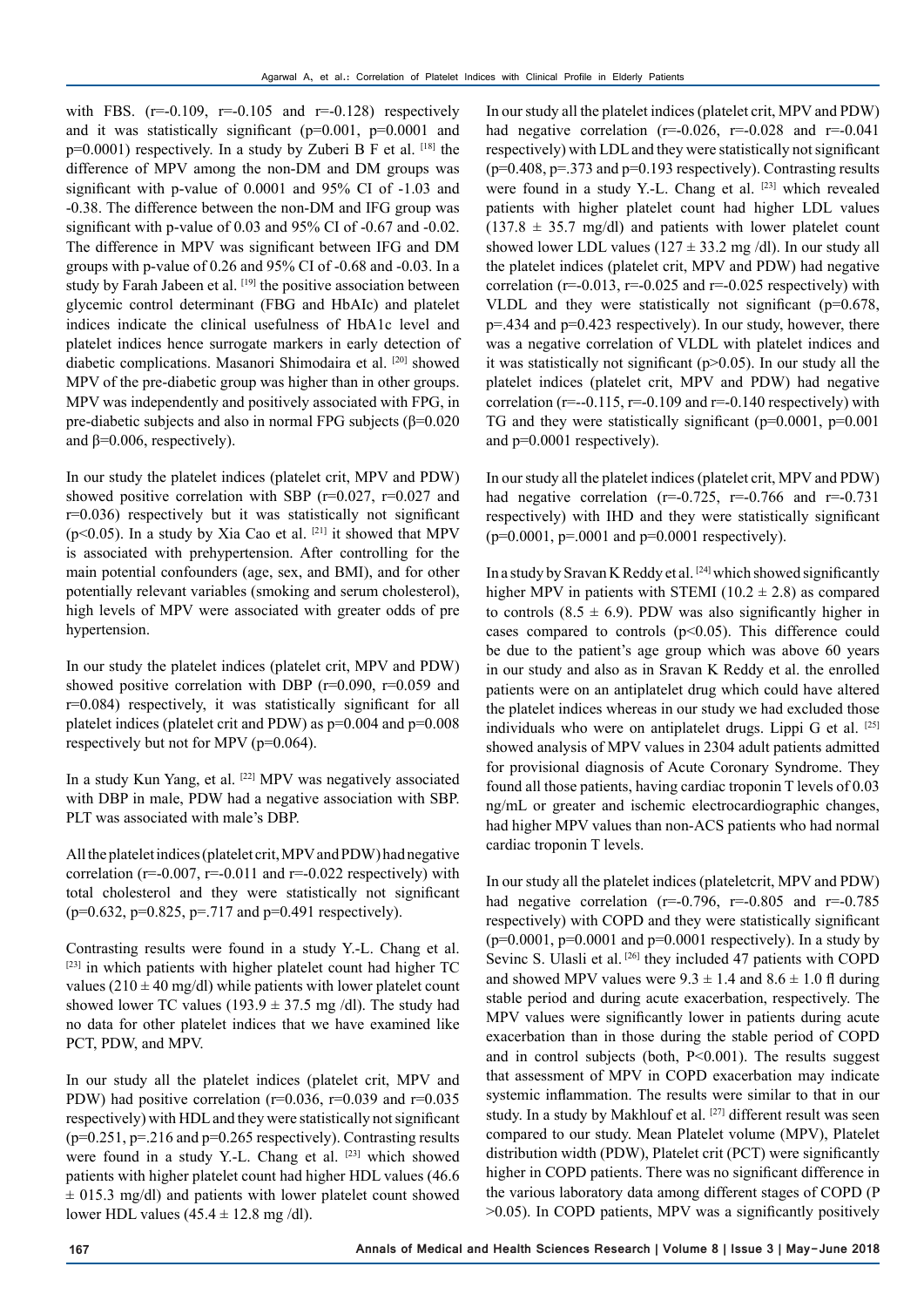correlated with CRP and PDW ( $r=0.346$ ,  $P<0.001$ ;  $r=0.510$ , P<0.001 respectively) and negatively correlated with the platelet count ( $r=-0.294$ ,  $P=0.002$ ).

Some diets and nutrients have been shown to affect platelet function. Dark chocolate, foods with low glycemic index, garlic, ginger, omega-3 PUFA, onion, purple grape juice, tomato, and wine reduce platelet aggregation. Dark chocolate also reduces P-selectin expression, PAC-1 binding, and platelet microparticle formation. Berries inhibit platelet function (PFA-100 assay). Energy drinks have been shown to increase platelet aggregation and caffeine increases platelet microparticle formation. [28] Plant foods can provide  $\alpha$ -linolenic acid but are devoid of the long-chain omega-3 fatty acids—eicosapentenoic acid and docosahexenoic acid. A significant rise in platelet linoleic acid concentration and a decline in platelet arachidonic acid (AA) concentration were observed in vegetarians. We could not found any article correlating diets and platelet indices. [28]

# **Conclusion**

Among the clinical parameter, patients with higher FBS had decreased platelet crit, PDW, and MPV. Also patients with higher platelet indices had higher systolic and diastolic blood pressure. Patients with fasting lipid profile when compared with platelet indices showed no significant correlation except for triglyceride levels. All the platelet indices showed significant correlation with IHD and COPD, which were lower in patients with the respective diseases.

## **Conflict of Interest**

I declare there is no conflict of interest

## **References**

- 1. Kumar S. Frailty index Assessment Tools in elderly: Feasibility in India. Annals of Geriatric Education and Medical Sciences 2017;4:45-49
- 2. Fried LP, Guralnik JM. Disability in older adults: evidence regarding significance, etiology, and risk. J Am Geriatr Soc. 1997;45:92-100.
- 3. De Gonzalo-Calvo D, De Luxán-Delgado B, Rodríguez-González S, García-Macia M, Suárez FM, Solano JJ, et al. Interleukin 6, soluble tumor necrosis factor receptor I and red blood cell distribution width as biological markers of functional dependence in an elderly population: A translational approach. Cytokine. 2012;58:193-198.
- 4. Stenholm S, Maggio M, Lauretani F, Bandinelli S, Ceda GP, Di Iorio A, et al. Anabolic and Catabolic Biomarkers As Predictors of Muscle Strength Decline: The In: CHIANTI Study. Rejuvenation Res. 2010;13:3-11.
- 5. Caballero B, Rubio-González A, Potes Y, Martínez-Reig M, Sánchez-Jurado PM, Romero L, et al. Associations of the antioxidant capacity and hemoglobin levels with functional physical performance of the upper and lower body limbs. AGE. 2014;36:851-867.
- 6. De Martinis M, Franceschi C, Monti D, Ginaldi L. Inflammation markers predicting frailty and mortality in the elderly. Exp Mol Pathol. 2006;80:219-227.
- 7. Nishijima TF, Deal AM, Williams GR, Guerard EJ, Nyrop KA, Muss HB. Frailty and inflammatory markers in older adults with cancer. Aging (Albany NY). 2017;9:650-661.
- 8. Leng SX, Hung W, Cappola AR, Yu Q, Xue Q-L, Fried LP. White blood cell counts, insulin like growth factor-1 levels, and frailty in community-dwelling older women. J Gerontol A Biol Sci Med Sci. 2009;64A:499-502.
- 9. Patel KV, Semba RD, Ferrucci L, Newman AB, Fried LP, Wallace RB, et al. Red cell distribution width and mortality in older adults: A meta-analysis. J Gerontol A Biol Sci Med Sci. 2010;65A:258- 265.
- 10. Endler G, Klimesch A, Sunder-Plassmann H, Schillinger M, Exner M, Mannhalter C, et al. Mean platelet volume is an independent risk factor for myocardial infarction but not for coronary artery disease. Br J Haematol. 2002;117:399-404.
- 11. Chu SG, Becker RC, Berger PB, Bhatt DL, Eikelboom JW, Konkle B, et al. Mean platelet volume as a predictor of cardiovascular risk: a systematic review and meta-analysis. J Thromb Haemost. 2010;8:148-156.
- 12. Leal-Santos FA, Silva SB, Crepaldi NP, Nery AF, Martin TO, Alves-Junior ER, et al. Altered platelet indices as potential markers of severe and complicated malaria caused by Plasmodium vivax: a cross-sectional descriptive study. Malar J. 2013;12:462.
- 13. Pathansali R, Smith NM, Bath PMW. Prothrombotic megakaryocyte and platelet changes in hypertension are reversed following treatment: a pilot study. Platelets. 2001;12:144-149.
- 14. Greisenegger S, Endler G, Hsieh K, Tentschert S, Mannhalter C, Lalouschek W. Is elevated mean platelet volume associated with a worse outcome in patients with acute ischemic cerebrovascular events? Stroke. 2004;35:1688-1691.
- 15. Shah AR, Chaudhari SN, Shah MH. Role of platelet parameters in diagnosing various clinical conditions. National Journal Of Medical Research 2013;3:162-165.
- 16. Wagner GS, Macfarlane P, Wellens H, Josephson M, Gorgels A, Mirvis DM, et al. AHA/ACCF/HRS Recommendations for the Standardization and Interpretation of the Electrocardiogram: Part VI: Acute Ischemia/Infarction: A Scientific Statement From the American Heart Association Electrocardiography and Arrhythmias Committee, Council on Clinical Cardiology; the American College of Cardiology Foundation; and the Heart Rhythm Society: Endorsed by the International Society for Computerized Electrocardiology. Circulation. 2009;119:e262-e270.
- 17. Wallace GMF, Winter JH, Winter JE, Taylor A, Taylor TW, Cameron RC. Chest X-rays in COPD screening: Are they worthwhile? Respir Med. 2009;103:1862-1865.
- 18. Zuberi BF, Akhtar N, Afsar S. Comparison of mean platelet volume in patients with diabetes mellitus, impaired fasting glucose and non-diabetic subjects. Singapore Med J. 2008;49:114-116.
- 19. Jabeen F, Fawwad A, Rizvi HA, Alvi F. Role of platelet indices, glycemic control and hs-CRP in pathogenesis of vascular complications in type-2 diabetic patients. Pakistan Journal of Medical Sciences. 2013;29:152-156.
- 20. Shimodaira M, Niwa T, Nakajima K, Kobayashi M, Hanyu N, Nakayama T. Correlation between mean platelet volume and fasting plasma glucose levels in prediabetic and normoglycemic individuals. Cardiovasc Diabetol. 2013;12:14.